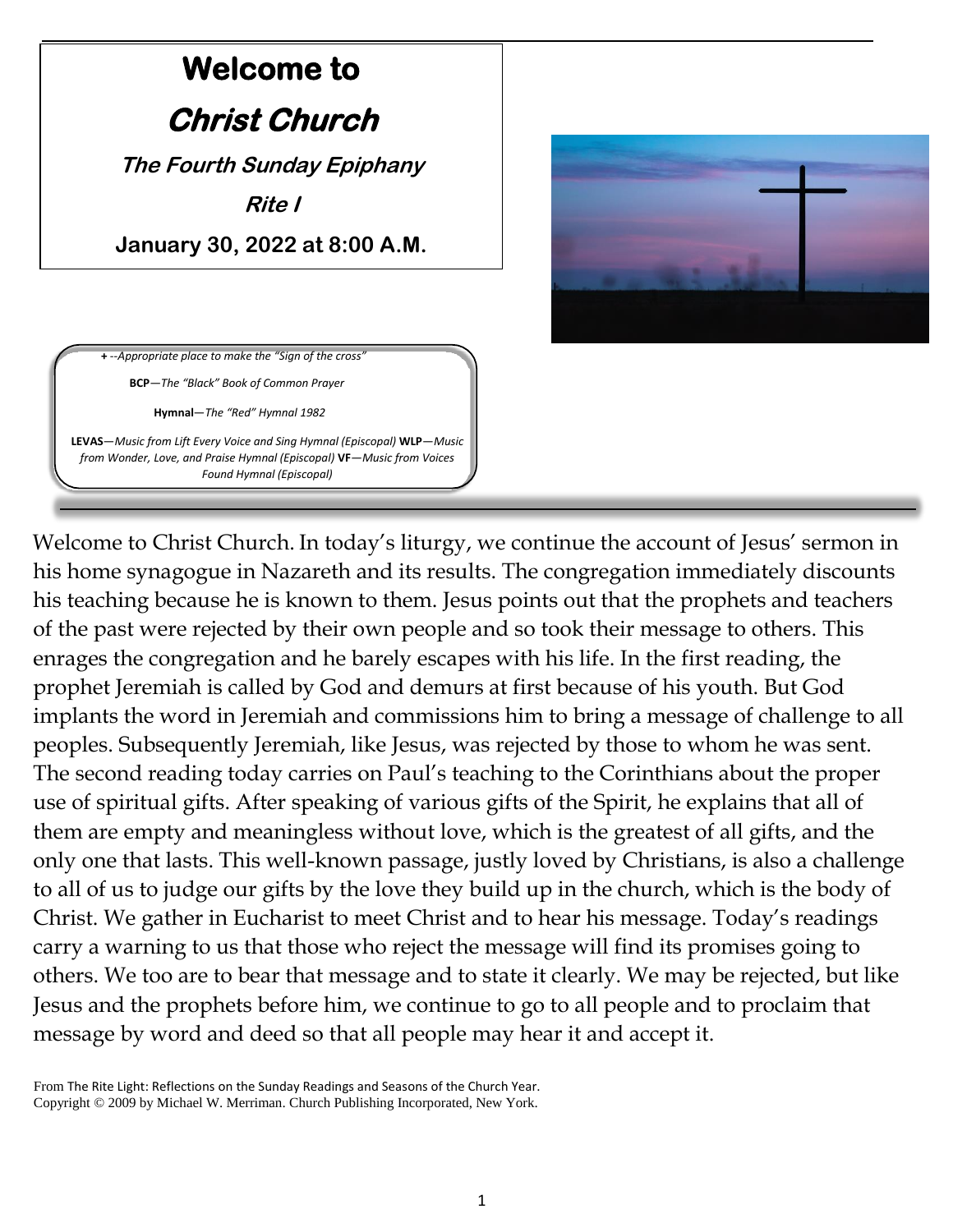### **GOD'S PEOPLE GATHER TOGETHER**

#### *The people standing, the Celebrant says*

*Celebrant +* Blessed be God: Father, Son, and Holy Spirit. *People And blessed be his kingdom, now and for ever. Amen.* 

#### THE COLLECT FOR PURITY

#### *The Celebrant and People say,*

*Almighty God, unto whom all hearts are open, all desires known, and from whom no secrets are hid: Cleanse the thoughts of our hearts by the inspiration of thy Holy Spirit, that we may perfectly love thee, and worthily magnify thy holy Name; through Christ our Lord. Amen.*

*The Celebrant continues*

Hear what our Lord Jesus Christ saith: Thou shalt love the Lord thy God with all thy heart, and with all thy soul, and with all thy mind. This is the first and great commandment. And the second is like unto it: Thou shalt love thy neighbor as thyself. On these two commandments hang all the Law and the Prophets.

Lord, have mercy upon us.

*Christ, have mercy upon us.*

Lord, have mercy upon us.

#### **GLORIA**

*Glory be to God on high, and on earth peace, good will towards men. We praise thee, we bless thee, we worship thee, we glorify thee, we give thanks to thee for thy great glory, O Lord God, heavenly King, God the Father Almighty. O Lord, the only-begotten Son, Jesus Christ; O Lord God, Lamb of God, Son of the Father, that takest away the sins of the world, have mercy upon us. Thou that takest away the sins of the world, receive our prayer. Thou that sittest at the right hand of God the Father, have mercy upon us. For thou only art holy; thou only art the Lord; thou only, O Christ, with the Holy Ghost, + art most high in the glory of God the Father. Amen.*

## THE COLLECT FOR THE FOURTH SUNDAY AFTER THE EPIPHANY

| Celebrant | The Lord be with you.<br>And with thy spirt.<br>Together, let us pray. |  |
|-----------|------------------------------------------------------------------------|--|
| People    |                                                                        |  |
| Celebrant |                                                                        |  |

Almighty and everlasting God, who dost govern all things in heaven and earth: Mercifully hear the supplications of thy people, and in our time grant us thy peace; through Jesus Christ our Lord, who liveth and reigneth with thee and the Holy Spirit, one God, for ever and ever. *Amen.*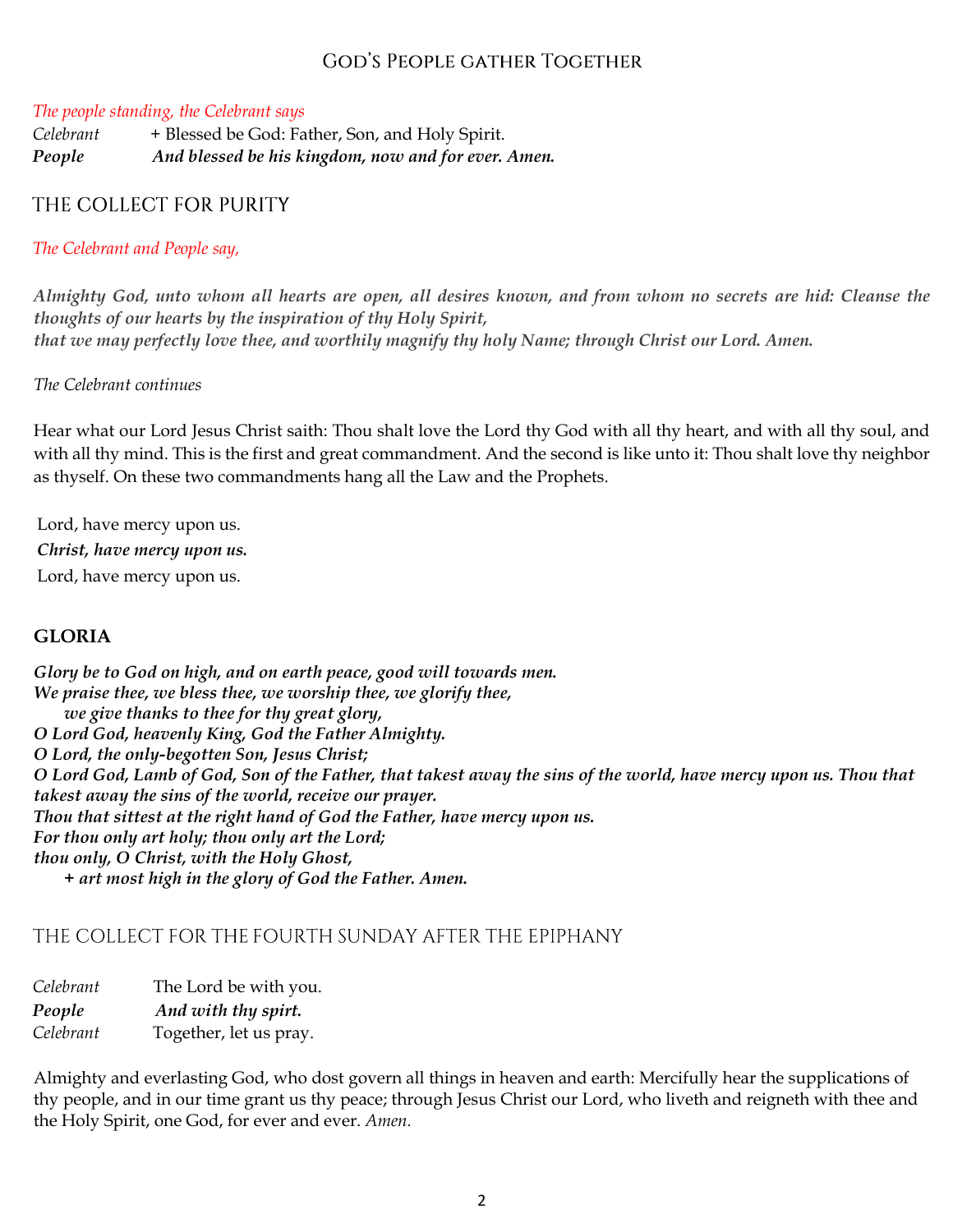### THE WORD OF GOD

#### **FIRST READING**

#### JEREMIAH 1:4-10

The word of the LORD came to me saying,

"Before I formed you in the womb I knew you, and before you were born I consecrated you; I appointed you a prophet to the nations."

Then I said, "Ah, Lord GOD! Truly I do not know how to speak, for I am only a boy." But the LORD said to me,

"Do not say, 'I am only a boy'; for you shall go to all to whom I send you, and you shall speak whatever I command you, Do not be afraid of them, for I am with you to deliver you,

says the LORD."

Then the LORD put out his hand and touched my mouth; and the LORD said to me,

"Now I have put my words in your mouth. See, today I appoint you over nations and over kingdoms, to pluck up and to pull down, to destroy and to overthrow, to build and to plant."

Reader The Word of the Lord. **People Thanks be to God.** 

#### **PSALM 71:1-6**

#### *In te, Domine, speravi*

- 1 In you, O LORD, have I taken refuge; \* let me never be ashamed.
- 2 In your righteousness, deliver me and set me free; \* incline your ear to me and save me.
- 3 Be my strong rock, a castle to keep me safe; \* you are my crag and my stronghold.
- 4 Deliver me, my God, from the hand of the wicked, \* from the clutches of the evildoer and the oppressor.
- 5 For you are my hope, O Lord GOD, \* my confidence since I was young.
- 6 I have been sustained by you ever since I was born; from my mother's womb you have been my strength; \* my praise shall be always of you.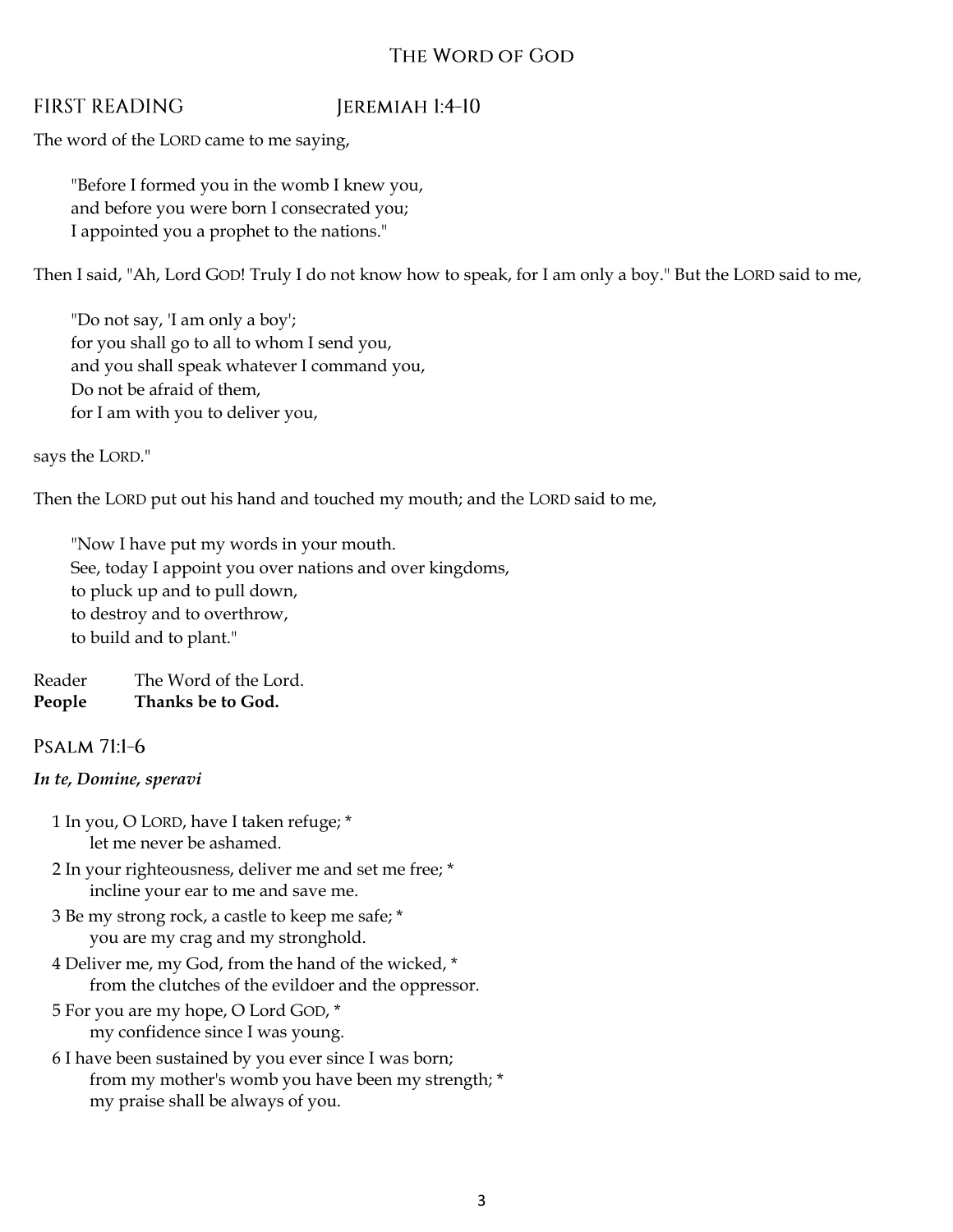## THE EPISTLE

## 1 CORINTHIANS 13:1-13

If I speak in the tongues of mortals and of angels, but do not have love, I am a noisy gong or a clanging cymbal. And if I have prophetic powers, and understand all mysteries and all knowledge, and if I have all faith, so as to remove mountains, but do not have love, I am nothing. If I give away all my possessions, and if I hand over my body so that I may boast, but do not have love, I gain nothing.

Love is patient; love is kind; love is not envious or boastful or arrogant or rude. It does not insist on its own way; it is not irritable or resentful; it does not rejoice in wrongdoing, but rejoices in the truth. It bears all things, believes all things, hopes all things, endures all things. Love never ends. But as for prophecies, they will come to an end; as for tongues, they will cease; as for knowledge, it will come to an end. For we know only in part, and we prophesy only in part; but when the complete comes, the partial will come to an end. When I was a child, I spoke like a child, I thought like a child, I reasoned like a child; when I became an adult, I put an end to childish ways. For now we see in a mirror, dimly, but then we will see face to face. Now I know only in part; then I will know fully, even as I have been fully known. And now faith, hope, and love abide, these three; and the greatest of these is love.

| Reader | The Word of the Lord. |
|--------|-----------------------|
| People | Thanks be to God.     |
|        |                       |

**GOSPEL** LUKE 4:21-30

*Celebrant* The Holy Gospel of our Lord Jesus Christ according to Luke. *People Glory be to thee, O Lord.* 

Jesus began to speak in the synagogue at Nazareth: "Today this scripture has been fulfilled in your hearing." All spoke well of him and were amazed at the gracious words that came from his mouth. They said, "Is not this Joseph's son?" He said to them, "Doubtless you will quote to me this proverb, 'Doctor, cure yourself!' And you will say, 'Do here also in your hometown the things that we have heard you did at Capernaum.'" And he said, "Truly I tell you, no prophet is accepted in the prophet's hometown. But the truth is, there were many widows in Israel in the time of Elijah, when the heaven was shut up three years and six months, and there was a severe famine over all the land; yet Elijah was sent to none of them except to a widow at Zarephath in Sidon. There were also many lepers in Israel in the time of the prophet Elisha, and none of them was cleansed except Naaman the Syrian." When they heard this, all in the synagogue were filled with rage. They got up, drove him out of the town, and led him to the brow of the hill on which their town was built, so that they might hurl him off the cliff. But he passed through the midst of them and went on his way.

| Celebrant | The Gospel of the Lord.      |
|-----------|------------------------------|
| People    | Praise be to thee, O Christ. |

## **SERMON**

*The people sit.* 

*After the Sermon, the people stand as they are able.* 

## THE NICENE CREED

*We believe in one God, the Father, the Almighty, maker of heaven and earth, of all that is, seen and unseen.* 

*We believe in one Lord, Jesus Christ, the only Son of God, eternally begotten of the Father, God from God, Light from Light, true God from true God, begotten, not made, of one Being with the Father. Through him all things were made.*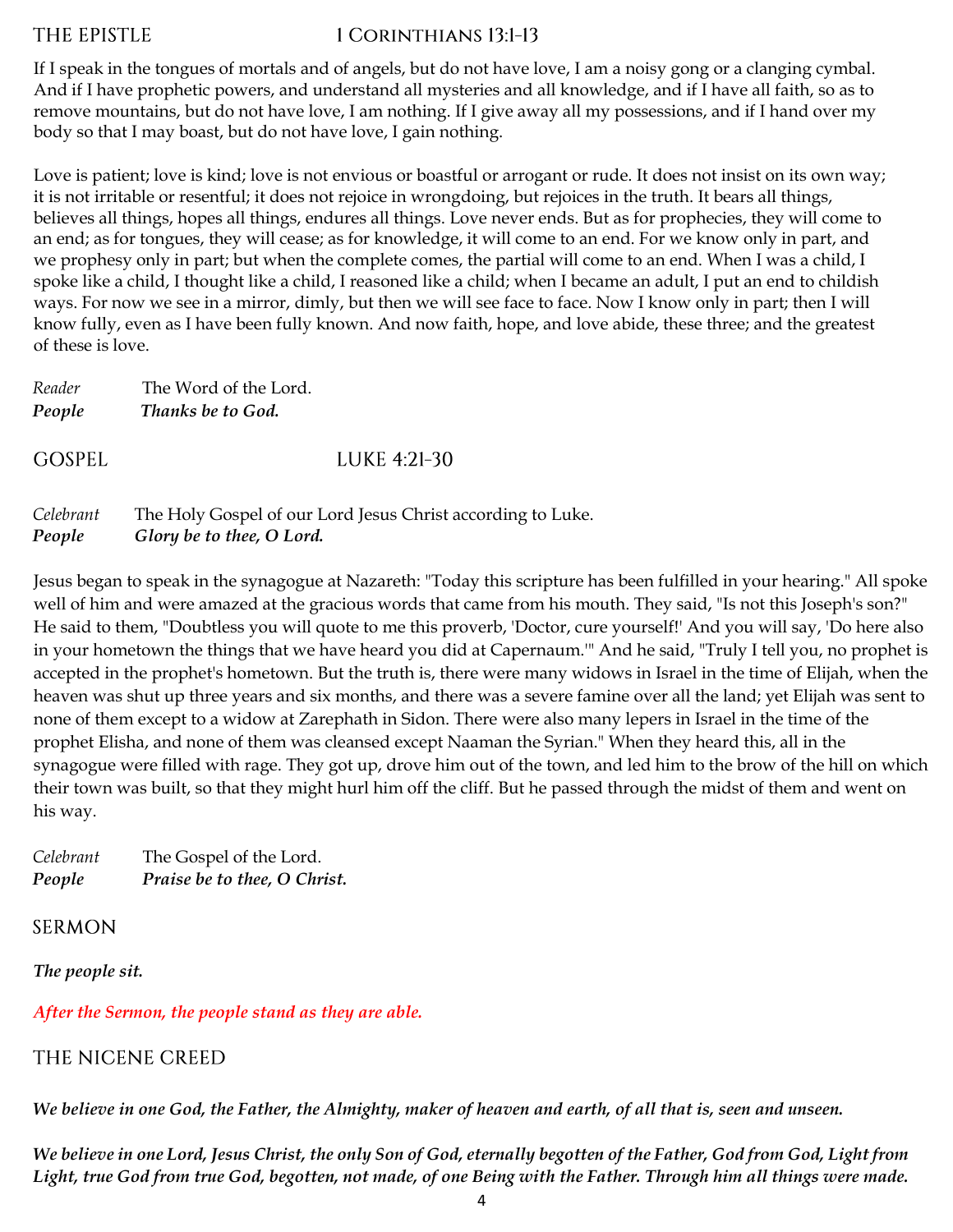*For us and for our salvation he came down from heaven: by the power of the Holy Spirit he became incarnate from the Virgin Mary, and was made man. For our sake he was crucified under Pontius Pilate; he suffered death and was buried. On the third day he rose again in accordance with the Scriptures; he ascended into heaven and is seated at the right hand of the Father. He will come again in glory to judge the living and the dead, and his kingdom will have no end.* 

*We believe in the Holy Spirit, the Lord, the giver of life, who proceeds from the Father and the Son. With the Father and the Son he is worshiped and glorified. He has spoken through the Prophets.* 

*We believe in one holy catholic and apostolic Church. We acknowledge one baptism for the forgiveness of sins. + We look for the resurrection of the dead, and the life of the world to come. Amen.* 

PRAYERS OF THE PEOPLE *The Leader and the People pray responsively.*  *Form III*

Father, we pray for your holy Catholic Church; *That we all may be one.*

Grant that every member of the Church may truly and humbly serve you; *That your Name may be glorified by all people.*

We pray for all bishops, priests, and deacons; *That they may be faithful ministers of your Word and Sacraments.*

We pray for all who govern and hold authority in the nations of the world; *That there may be justice and peace on the earth.*

Give us grace to do your will in all that we undertake; *That our works may find favor in your sight.*

Have compassion on those who suffer from any grief or trouble; *That they may be delivered from their distress.*

Give to the departed eternal rest. *Let light perpetual shine upon them.*

We praise you for your saints who have entered into joy; *May we also come to share in your heavenly kingdom.*

Let us pray for our own needs and those of others.

*The Celebrant adds a concluding Collect*.

## THE CONFESSION

*Celebrant* Let us humbly confess our sins unto Almighty God.

*Most merciful God, we confess that we have sinned against you in thought, word, and deed, by what we have done, and by what we have left undone.*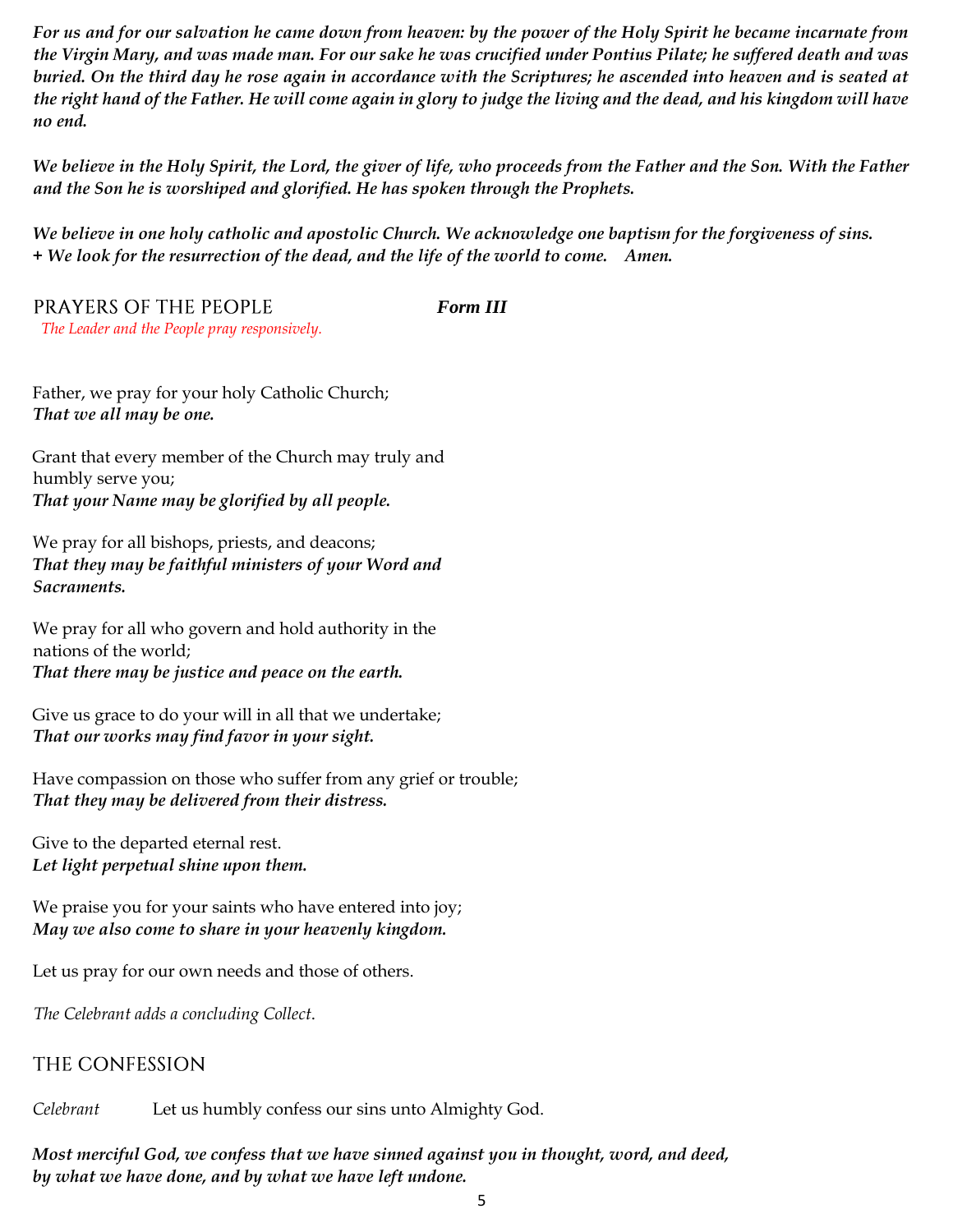*We have not loved you with our whole heart; we have not loved our neighbors as ourselves. We are truly sorry and we humbly repent. For the sake of your Son Jesus Christ, have mercy on us and forgive us; that we may delight in your will, and walk in your ways, to the glory of your Name. Amen.*

## THE ABSOLUTION

Almighty God have mercy on you, forgive you all your sins through our Lord Jesus Christ, strengthen you in all goodness, and by the power of the Holy Spirit keep you in eternal life. Amen.

## THE PEACE

*The people stand as they are able. The Celebrant says to the people* 

*Celebrant* The peace of the Lord be always with you. *People And with thy spirit.* 

THE ANNOUNCEMENTS/ BIRTHDAY & ANNIVERSARY BLESSINGS

*All things come of thee, O Lord; and of thine own have we given thee. Amen.* 

## THE HOLY COMMUNION

| Celebrant | The Lord be with you.                 |
|-----------|---------------------------------------|
| People    | And with thy spirit.                  |
| Celebrant | Lift up your hearts.                  |
| People    | We lift them up unto the Lord.        |
| Celebrant | Let us give thanks unto our Lord God. |
| People    | It is meet and right so to do.        |

It is very meet, right, and our bounden duty, that we should at all times, and in all places, give thanks unto thee, On Lord, holy Father, almighty, everlasting God.

*Here a Proper Preface is sung or said on all Sundays, and on other occasions as appointed.*

Because in the mystery of the Word made flesh, thou hast caused a new light to shine in our hearts, to give the knowledge of thy glory in the face of thy Son Jesus Christ our Lord.

Therefore with Angels and Archangels, and with all the company of heaven, we laud and magnify thy glorious Name, evermore praising thee, and saying,

*Celebrant and People*

*Holy, holy, holy, Lord God of Hosts: Heaven and earth are full of thy glory. Glory be to thee, O Lord Most high. + Blessed is he that cometh in the name of tbe Lord. Hosanna in the highest*

All glory be to thee, Almighty God, our heavenly Father, for that thou, of thy tender mercy, didst give thine only Son Jesus Christ to suffer death upon the cross for our redemption; who made there, by his one oblation of himself once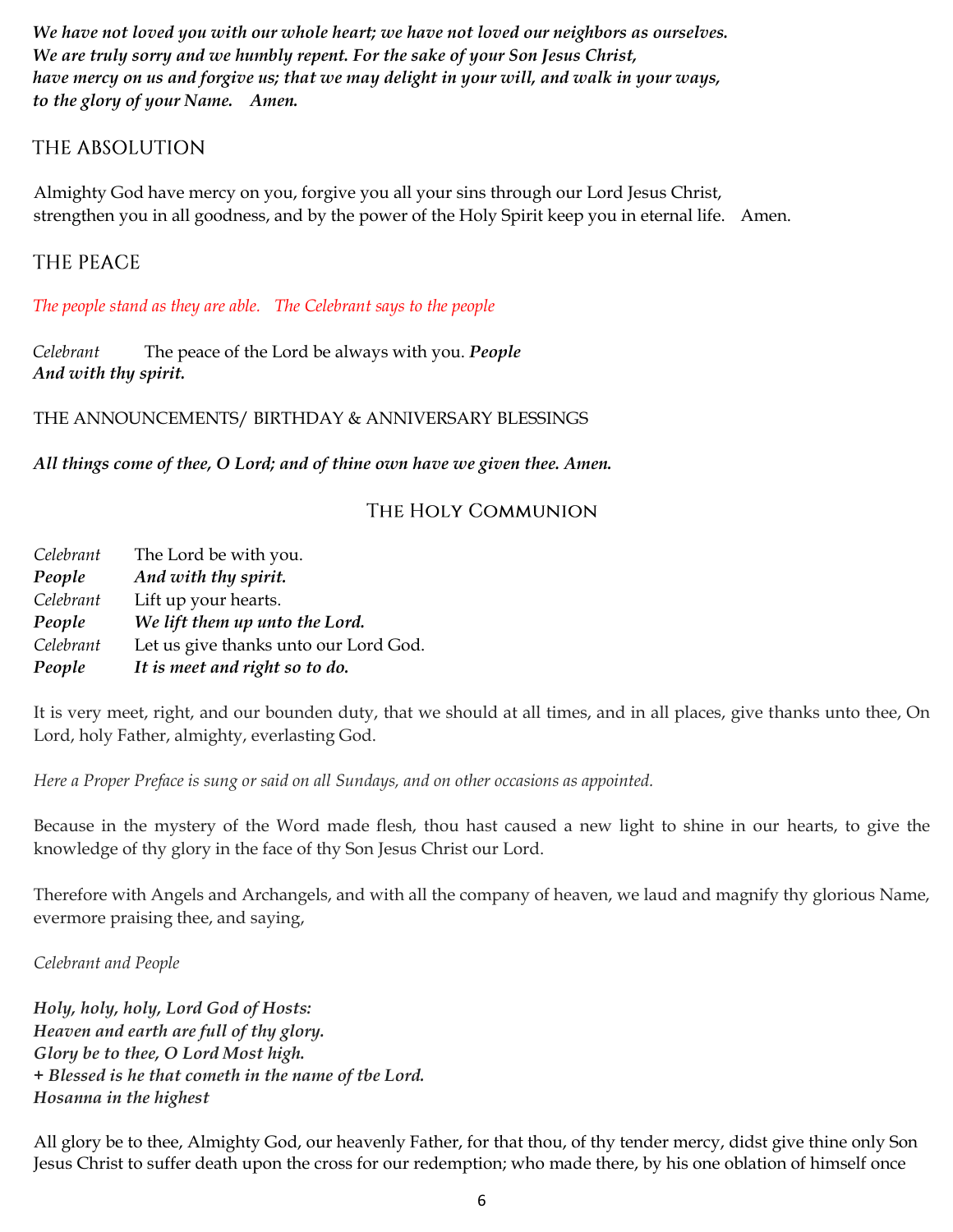offered, a full, perfect, and sufficient sacrifice, oblation, and satisfaction, for the sins of the whole world; and did institute, and in his holy Gospel command us to continue, a perpetual memory of that his precious death and sacrifice, until his coming again.

For in the night in which he was betrayed, he took bread; and when he had given thanks, he brake it, and gave it to his disciples, saying, "Take, eat, this is my Body, which is given for you. Do this in remembrance of me."

Likewise, after supper, he took the cup; and when he had given thanks, he gave it to them, saying, "Drink ye all of this; for this is my Blood of the New Testament, which is shed for you, and for many, for the remission of sins. Do this, as oft as ye shall drink it, in remembrance of me."

Wherefore, O Lord and heavenly Father, according to the institution of thy dearly beloved Son our Savior Jesus Christ, we, thy humble servants, do celebrate and make here before thy divine Majesty, with these thy holy gifts, which we now offer unto thee, the memorial thy Son hath commanded us to make; having in remembrance his blessed passion and precious death, his mighty resurrection and glorious ascension; rendering unto thee most hearty thanks for the innumerable benefits procured unto us by the same.

And we most humbly beseech thee, O merciful Father, to hear us; and, of thy almighty goodness, vouchsafe to bless and sanctify, with thy Word and Holy Spirit, these thy gifts and creatures of bread and wine; that we, receiving them according to thy Son our Savior Jesus Christ's holy institution, in remembrance of his death and passion, may be partakers of his most blessed Body and Blood.

And we earnestly desire thy fatherly goodness mercifully to accept this our sacrifice of praise and thanksgiving; most humbly beseeching thee to grant that, by the merits and death of thy Son Jesus Christ, and through faith in his blood, we, and all thy whole Church, may obtain remission of our sins, and all other benefits of his passion.

And here we offer and present unto thee, O Lord, our selves, our souls and bodies, to be a reasonable, holy, and living sacrifice unto thee; humbly beseeching thee that we, and all others who shall be partakers of this Holy Communion, may worthily receive the most precious Body and Blood of thy Son Jesus Christ, be filled with thy grace and heavenly benediction, and made one body with him, that he may dwell in us, and

we in him. And although we are unworthy, through our manifold sins, to offer unto thee any sacrifice, yet we beseech thee to accept this our bounden duty and service, not weighing our merits, but pardoning our offenses, through Jesus Christ our Lord; By whom, and with whom, in the unity of the Holy Ghost,

all honor and glory be unto thee, O Father Almighty, world without end. *AMEN*.

THE LORD'S PRAYER

And now, as our Savior Christ hath taught us, we are bold to say,

*Our Father, who art in heaven, hallowed be thy Name, thy kingdom come, thy will be done, on earth as it is in heaven. Give us this day our daily bread. And forgive us our trespasses, as we forgive those who trespass against us. And lead us not into temptation, but deliver us from evil. For thine is the kingdom, and the power, and the glory, for ever and ever. Amen.* 

## The breaking of the bread- agnus dei

Alleluia. Christ our Passover is sacrificed for us; *Therefore let us keep the feast. Alleluia.* 

## **PRAYER OF HUMBLE ACCESS**

*We do not presume to come to this thy Table, O merciful Lord, trusting in our own righteousness, but in thy manifold and great mercies. We are not worthy so much as to gather up the crumbs under thy Table.*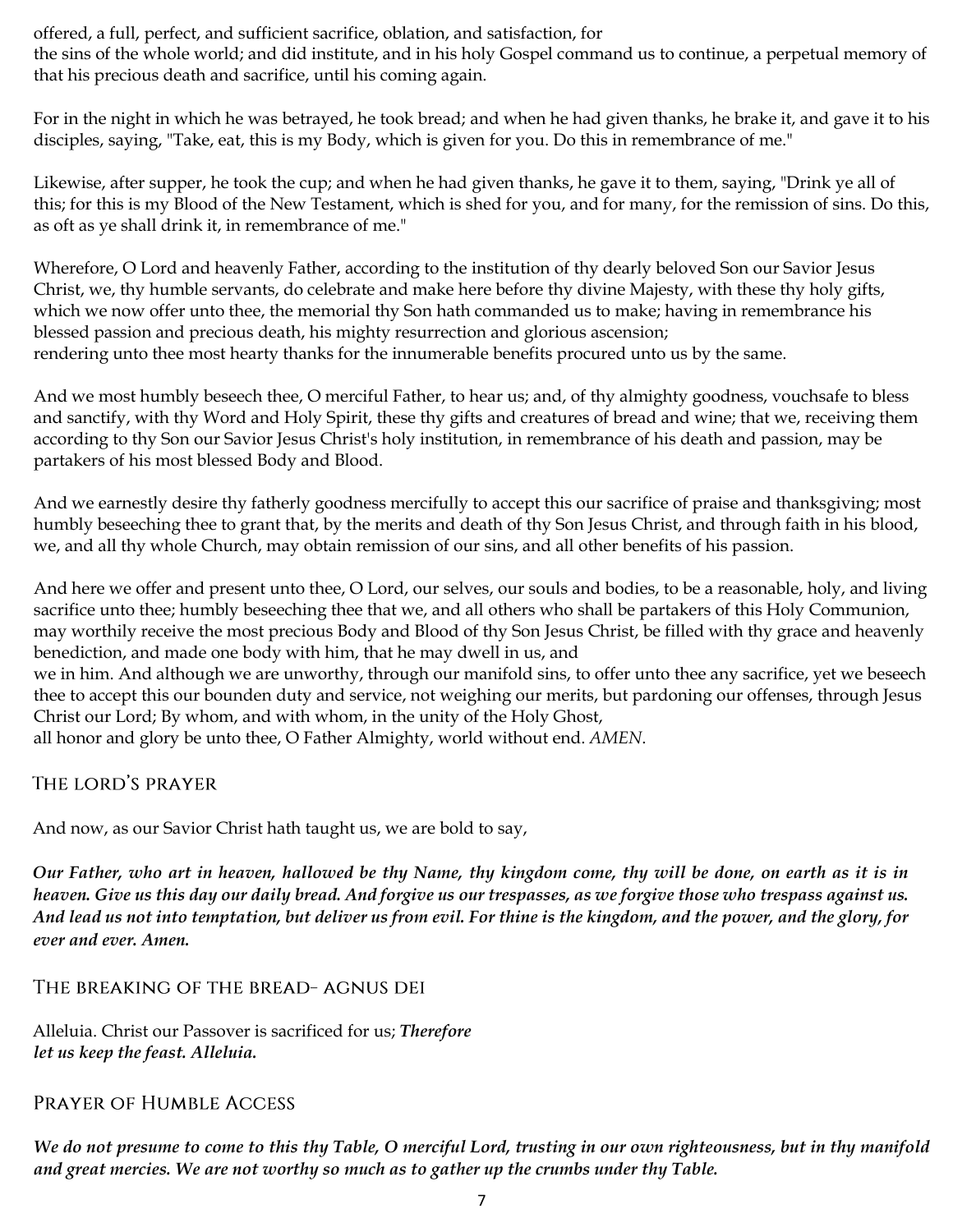*But thou art the same Lord whose property is always to have mercy. Grant us therefore, gracious Lord, so to eat the flesh of thy dear Son Jesus Christ, and to drink his blood, that we may evermore dwell in him, and he in us. Amen.*

#### *Celebrant*

The Gifts of God for you, the People of God. Take them in remembrance that Christ died for you, and feed on him in your hearts by faith, with thanksgiving.

**Communion Norms**--*We welcome our guests this morning. All are welcome at the Lord's table. You may stand or kneel (whichever you prefer). You are invited to eat the wafer and the wine. The people respond after receiving the bread or the wine by saying "Amen." If you prefer not to receive the wine, please cross your arms over your chest. If you do not want to receive communion, you are still welcome to come forward, cross your arms over your chest, and receive a blessing from the priest.* 

#### THE POST COMMUNION PRAYER

*Celebrant* Let us pray.

*Celebrant and People*

*Almighty and everliving God, we most heartily thank thee for that thou dost feed us, in these holy mysteries, with the spiritual food of the most precious Body and Blood of thy Son our Savior Jesus Christ; and dost assure us thereby of thy favor and goodness towards us; and that we are very members incorporate in the mystical body of thy Son, the blessed company of all faithful people; and are also heirs, through hope, of thy everlasting kingdom. And we humbly beseech thee, O heavenly Father, so to assist us with thy grace, that we may continue in that holy fellowship, and do all such good works as thou hast prepared for us to walk in; through Jesus Christ our Lord, to whom with thee and the Holy Ghost, be all honor and glory, world without end. Amen.*

#### THE BLESSING FOR THE SEASON OF EPIPHANY

Christ our Lord, to whom kings bowed down in worship and offered gifts, reveal to you his glory and pour upon you the riches of his grace; and the blessing of God Almighty: + the Father, the Son, and the Holy Spirit be upon you and remain with you always. *Amen.*

THE DISMISSAL

Celebrant Go in peace, rejoicing in the birth of our Savior Jesus Christ. Alleluia, alleluia. People **Thanks be to God. Alleluia, alleluia.**

#### **Christ Church Liturgical Schedule Volunteer Reminders:**

| January 30rd              | LEMs     | 8am Robbie Loker                | 10am Lynn Burton           |
|---------------------------|----------|---------------------------------|----------------------------|
|                           | Lector   | 8am Brad Reeves                 | 10am Karen Owens           |
|                           | Greeters | 8am David & Mary Simmons        | 10am Sara Frawley & Family |
| February 6 <sup>th</sup>  | LEMs     | 8am Lynn Burton                 | 10am Susan McQuilkin       |
|                           | Lector   | 8am Chip Burton                 | 10am Sara Frawley          |
|                           | Greeters | 8am Julie Burch & Joan Schuhart | 10am Keith & Karen Owens   |
| February 13 <sup>th</sup> | LEMs     | 8am Keith Loker                 | 10am Monty Wright          |
|                           | Lector   | 8am John Deatrick               | 10am George Kennett        |
|                           | Greeters | 8am John & Patti Harhai         | 10am Mark & Amy Topolski   |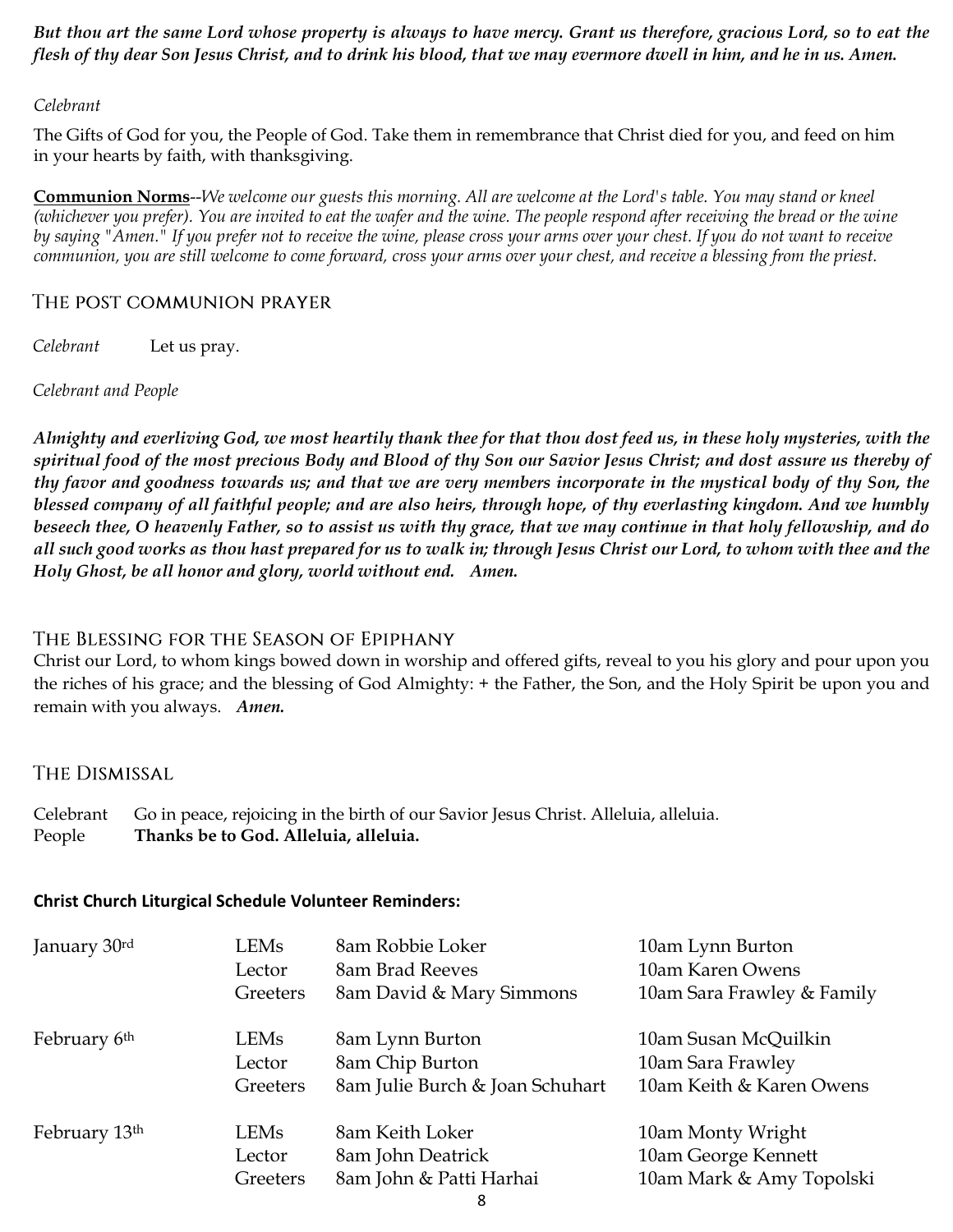## **Christ Church Prayer List**

#### **Pray for Parish Members**:

Caroline Baldwin, Jennifer Bryant, Gale Edger, Mike Moore, Ben & Dorothy Pecson, Joan Schuhart, Fred Wyant, Stephen Hunt, Betty Fuqua, Marilynn Butterfield, Georgia Hurry, **Amelia Leukhardt**, **Mary Kennett and Al Monshower.**

#### **Also pray for**:

Lily Smith—Blackwell Philip Quade, Tim Butler, Rebecca Bridgett, Paul Connelly – Burch Richard Griffith – Colton Carolyn Cave, Bill Cave, Tom Berry, Eidson Mulling, Steve Guy and **Rodger Mills**—Cooper Marvin Jones – Donahue Frank Gough, Joyce Donaldson - Donaldson Cheryl Stubbs, Marvin and Kathy—Eaton Frances Clemenos – Edger Myra and Ken Fitch, George Frioux, Anika Yamamoto, Dolores Bragg – Fitch Krystal, Annabelle and Chase**;** Debbie and Gary Yates- Frawley Debbie and William Windsor—Friess Joe Fuller—Fuqua Jim Krider, Glenda Lurba, Lewie Jenkins, Helene Harhai—Harhai Scott Peabody – Heflin Lynn Boan—Jayroe Kay DesMarais—Kauffman Edward Kennett**-** Kennett John Bernier, John Gradwell —McCubbin Chris Gass—Molish Betty Mintz, Kayla Baker—Monshower Carolina Montillo, April Parlett, Judie Gibson and Family—Montillo Richard Manix- Nelson Jessica Higgs – M. Oliver Janet Oliver, Frank Davis—T. Oliver **Jack Davis**- Owens Maura Sullivan, Dan Norris and Ernie Eichhorn, **Mary Shumway** -Penk Rob Harding—Reeves Jennifer Peacock, Willow Reese Stump—Rocheleau Joe Turner, Betty Roush – Saunders Shophi Grace, Nicholas, Ed and Cynthia Brown, Johnny Schuhart, Johnny Keenan, Michelle Eaton -Schuhart; Barbara Carlton–Shupe Arty Thompson; Frankie Tippett, William DeLorme, Margie Cheseldine— Simmons Donna Mae Duggin, Eddie Becker, Jackie Sirk Lacey, Stacey Fennell- Sirk Williams Family, Mary Ellen Foster, Johnny Russell–Smith Nick Potts, Margaret Roberts, Matt Castle—Tierney Bruce Tobiasson, Ed Poplin, Johnny and Marvin Earl Bryant —Westerfield Ann Marie Healey, George Gerlach and **MaryEllen Gerlach**– Wright

*\*Bold = new addition to the prayer list*